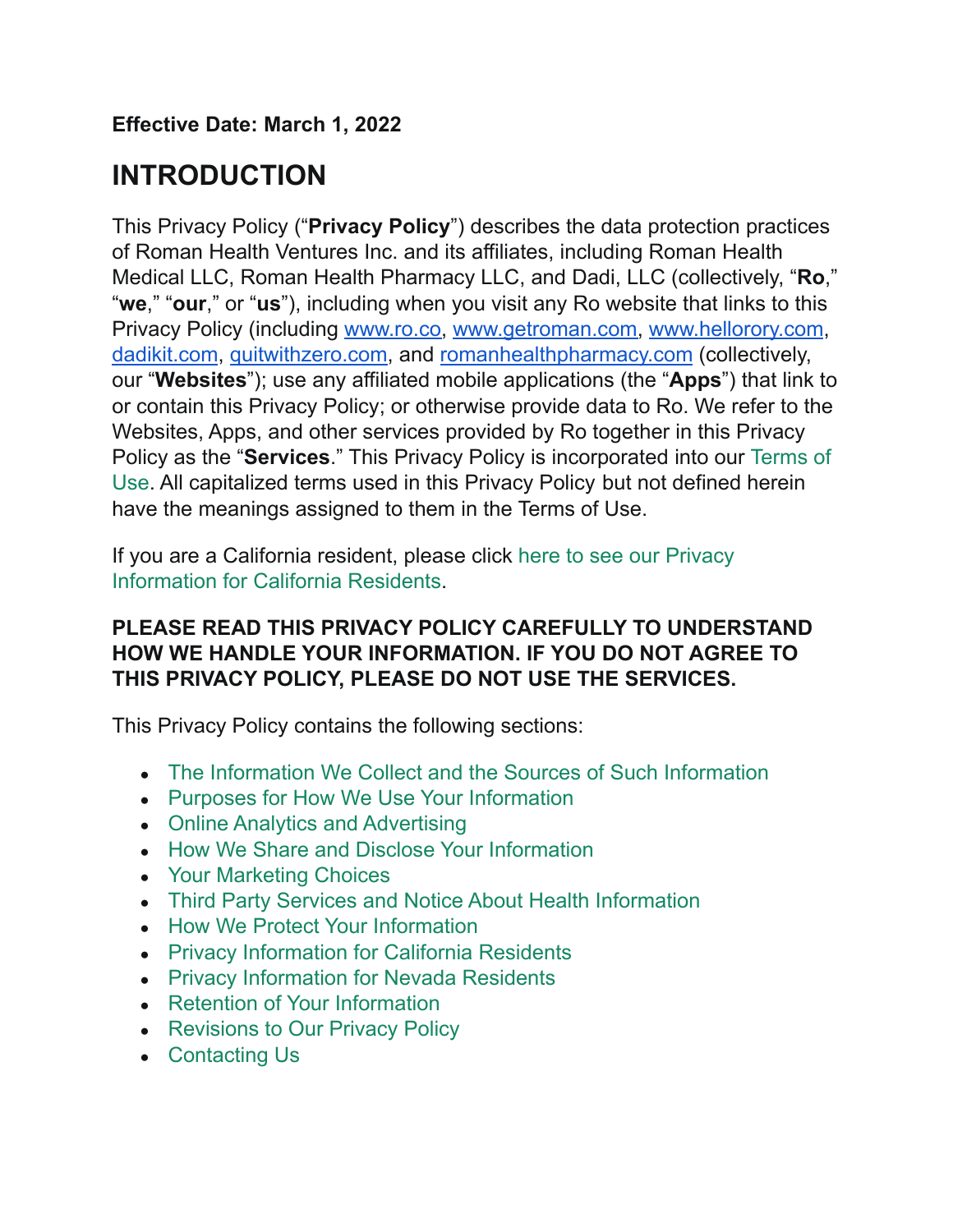### **THE INFORMATION WE COLLECT AND THE SOURCES OF SUCH INFORMATION**

We obtain information about you through the means discussed below when you use the Services. Please note that we need certain types of information so that we can provide the Services to you. If you do not provide us with such information, or ask us to delete it, you may no longer be able to access or use part or all of our Services.

#### **1. Information You Provide to Us**

We collect a variety of information that you provide directly to us. For example, we collect information from you through:

- Account and product registration and administration of your account
- Processing your orders and requests for treatment
- Questions, communications, or feedback you submit to us via forms or email
- Your participation in research, surveys, contests, and sweepstakes
- Requests for customer support and technical assistance, including through online chat functionalities
- Uploads or posts to the Services
- Employment applications you submit

The specific types of information we collect will depend upon the Services you use, how you use them, and the information you choose to provide. The types of data we collect directly from you includes:

- Name, address, telephone number, date of birth, and email address
- Information about your medical conditions, treatment options, physician referrals, lifestyle and personal preferences, prescriptions, genetics, medical photos, and lab results or other related health information, such as your physical and emotional characteristics
- Log-in credentials, if you create an account
- Billing information, such as shipping address, credit or debit card number, verification number, expiration date, collected by our payment processors on our behalf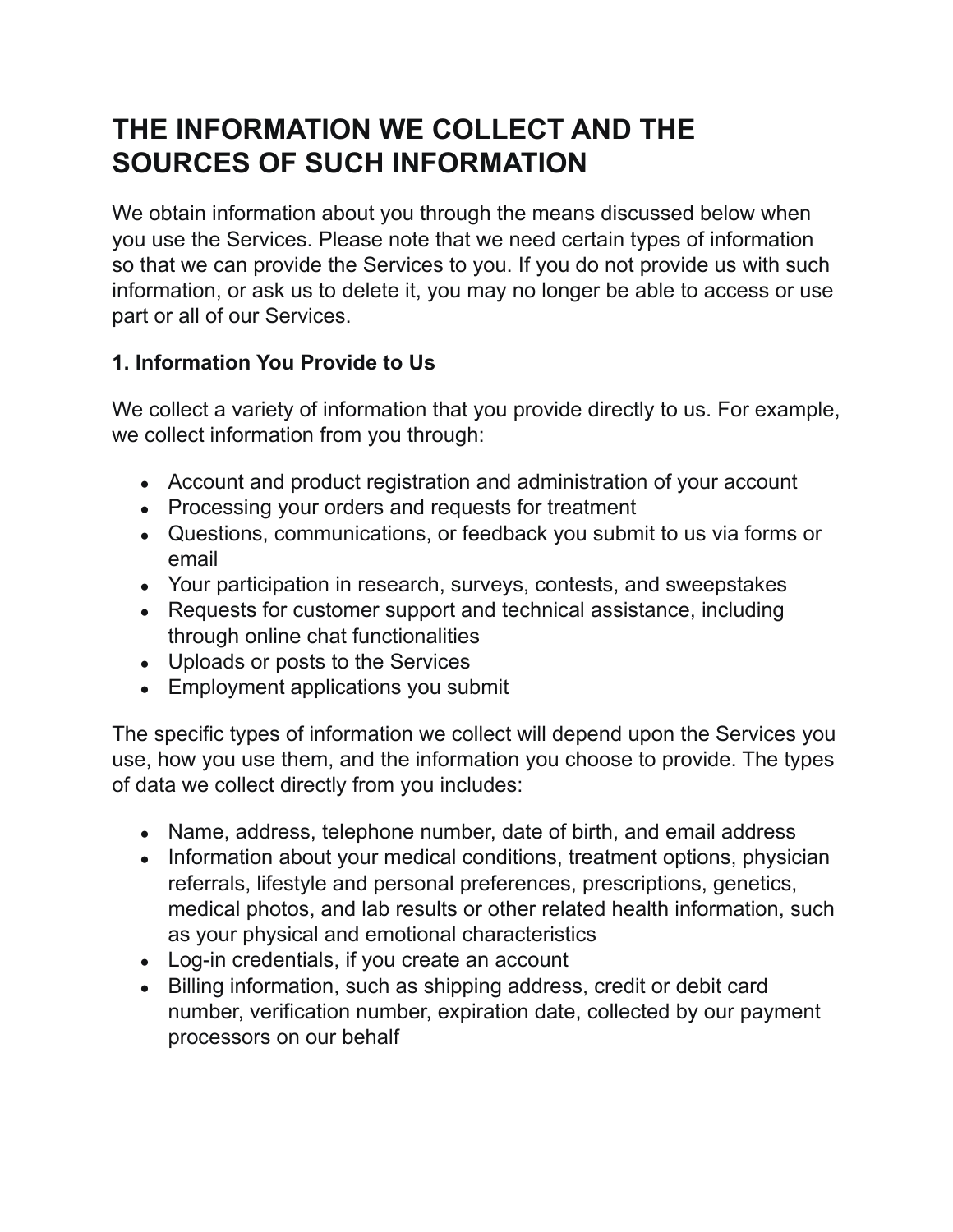- Identity verification information (e.g., driver's license or other government-issued ID card or number), and your signature (if required for notarization purposes)
- Information about purchases or other transactions with us
- Information about your customer service and maintenance interactions with us
- Demographic information such as your gender, race/ethnicity, and age, marital status and number of children, and similar information in connection with the Services
- Information about others, such as if you share a family or friend's email address or contact information to allow access to your information or name them as an emergency contact
- User-generated content you post in public online forums on our Services or share with other users
- Any other information you choose to directly provide to us in connection with your use of the Services

#### **2. Information We Collect Through Automated Means**

We collect certain information about your use of the Services and the devices you use to access the Services, as described in this Section. As discussed further below, we and our service providers (which are third party companies that work on our behalf), may use a variety of technologies, including cookies, SDKs, and similar tools, to assist in collecting this information.

**Our Websites**. When you use our Websites, we collect and analyze information such as your IP address, browser types, browser language, operating system, the state or country from which you accessed the Services, software and hardware attributes (including device IDs) referring and exit pages and URLs, platform type, the number of clicks, files you download, domain names, landing pages, pages viewed and the order of those pages, the amount of time spent on particular pages, the terms you use in searches on our sites, the date and time you used the Services, error logs, and other similar information.

**Our Apps**. When you use our Apps, we automatically receive certain information about the mobile phone, tablet, or computer used to access the Apps, including a mobile device identifier, advertising identifiers (in accordance with your device settings), IP address, operating system, version, Internet service provider, browser type, domain name and other similar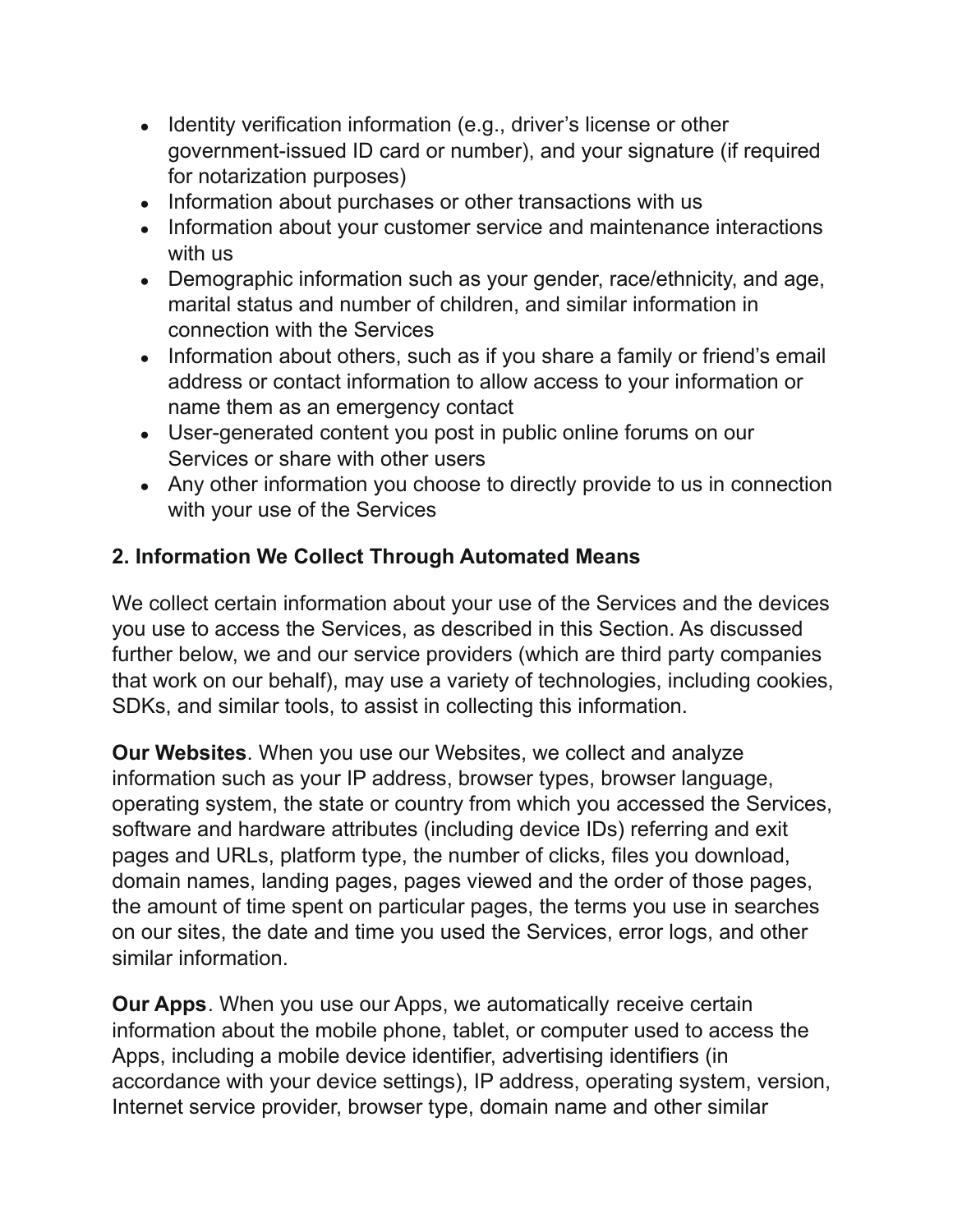information, whether and when you update the Apps, date and time of use, and how you use the Apps, including time spent in different portions of the Apps.

**Location Information**. When you use the Services, we and our service providers may automatically collect general location information (e.g., IP address, city/state and or postal code associated with an IP address) from your computer or mobile device. This information allows us to enable access to content that varies based on a user's general location (e.g., to provide you with accurate sales tax information and to deliver content customized to your location).

We will ask your permission before collecting your precise GPS location information. In such instances, we will use your precise geo-location information to provide customized services, content, promotional offers and other information that may be of interest to you. If you no longer wish for us and our service providers to collect and use GPS location information, you may disable the location features on your device. Please see your device manufacturer settings.

**Our Use of Cookies and Similar Online Tools**. To collect the information discussed in this Section, we and our service providers use web server logs, cookies, tags, SDKs, tracking pixels, and other similar tracking technologies. We use these technologies to offer you a more tailored experience.

- A web server log is a file where website activity is stored.
- An SDK is a set of tools and/or code that we embed in our Apps and software to allow third parties to collect information about how users interact with the Services.
- A cookie is a small text file that is placed on your computer or mobile device when you visit a site, that enables us to: (i) recognize your computer/device; (ii) store your preferences and settings; (iii) understand the parts of the Services you have visited and used; (iv), enhance your user experience by delivering and measuring the effectiveness of content and advertising tailored to your interests; (v) perform searches and analytics; and (vi) assist with security and administrative functions.
- Tracking pixels (sometimes referred to as web beacons or clear GIFs) are tiny electronic tags with a unique identifier embedded in websites, online ads and/or email that are designed to: (1) collect usage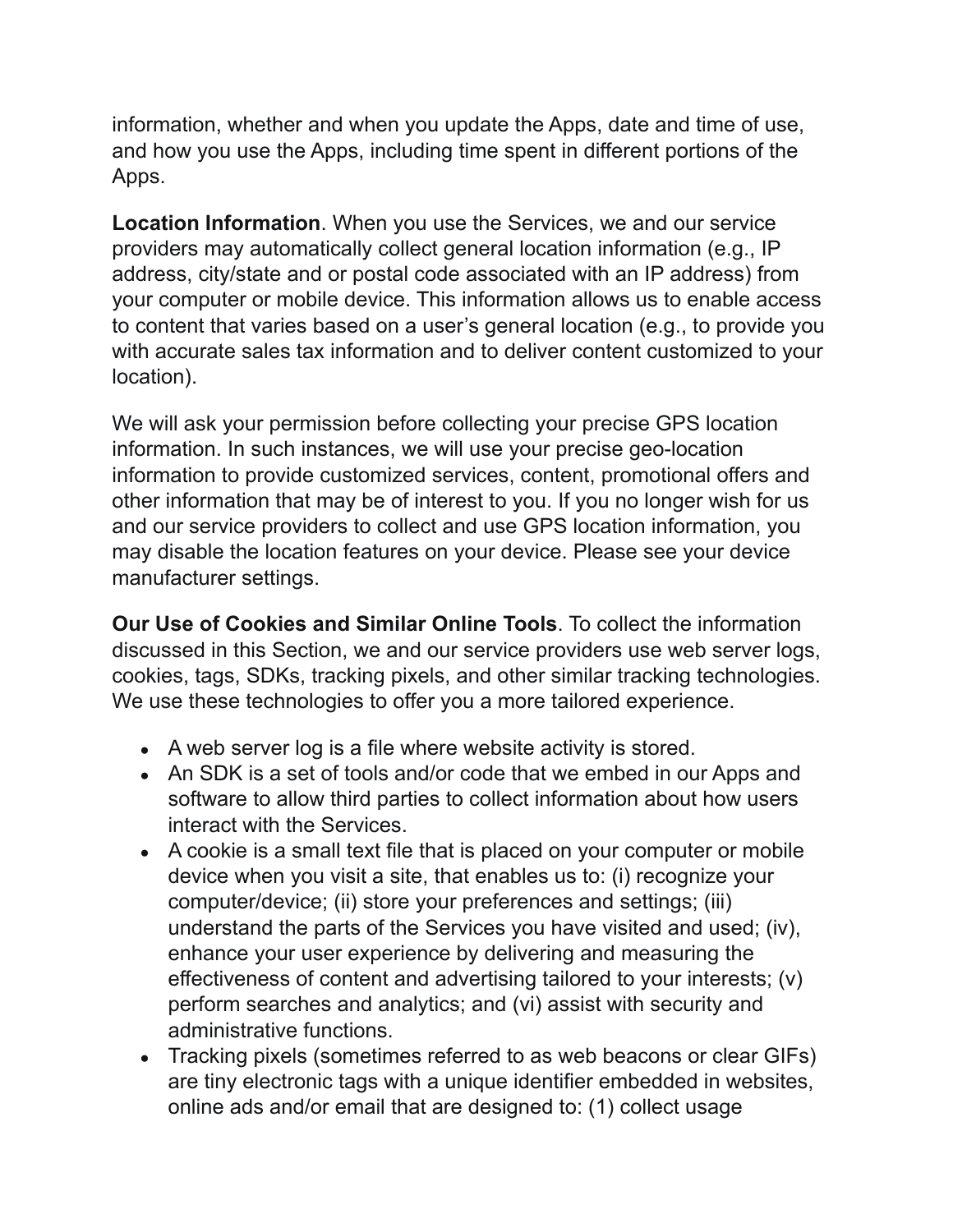information like ad impressions or clicks and email open rates; (2) measure popularity of the Services and associated advertising; and (3) access user cookies.

As we adopt additional technologies, we may also gather information through other methods.

Please note that you can change your settings to notify you when a cookie is being set or updated, or to block cookies altogether. Please consult the "Help" section of your browser for more information (e.g., Internet [Explorer](https://support.microsoft.com/en-us/help/17442/windows-internet-explorer-delete-manage-cookies); [Google](https://support.google.com/chrome/answer/95647?hl=en) [Chrome](https://support.google.com/chrome/answer/95647?hl=en); [Mozilla Firefox;](https://support.mozilla.org/en-US/kb/block-websites-storing-cookies-site-data-firefox) or [Apple Safari](https://support.apple.com/kb/PH5042?locale=en_US)). Please note that by blocking, disabling, or managing any or all cookies, you may not have access to certain features or offerings of the Services.

#### **3. Information We Collect From Social Media and Other Content Platforms**

When you "like" or "follow" us on Facebook, Instagram, Twitter, or other social media platforms, we may collect some information from you including your name, email address, and any comments or content you post relevant to us. We also collect your information if you sign up for one of our promotions or submit information to us through social media platforms.

If you access the Services through a third-party connection or log-in (e.g., through a social network or third-party authentication tool), you may allow us to have access to and store certain information from such third parties depending on your settings on such services. If you do not wish to have this information shared, do not use these connections to access the Services. For a description of how these third parties handle your information, please refer to their privacy policies and terms of use, which may permit you to modify your privacy settings.

Similarly, if you choose to connect your App to third-party platforms or tools, or with other apps on your device (e.g., health or fitness monitoring platforms or tools, or your contacts, photos, or calendar), such third parties and tools may allow us to have access to and store additional information as it relates to your use of the Services (e.g., to integrate your fitness data within the Services or access your calendar to help you schedule an appointment). If you do not wish to have this information shared, do not initiate these connections.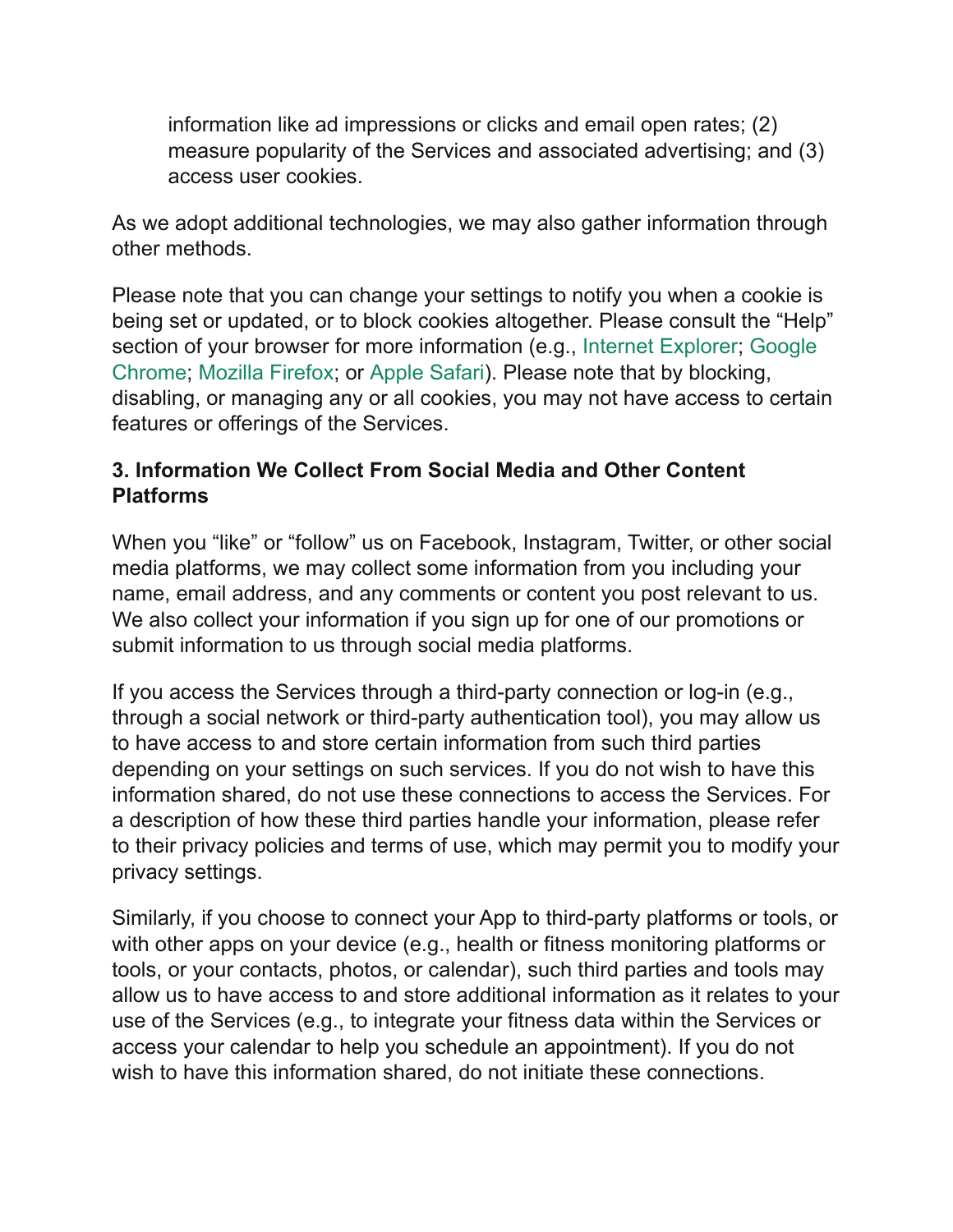#### **4. Information We Receive From Other Sources**

We work closely with third parties (including, for example, third party intermediaries, such as physicians, medical professionals, and pharmacies to provide you with the Services, as well as with advertising networks, analytics providers, marketing partners, and search information providers). Such third parties will sometimes provide us with additional information about you.

## **PURPOSES FOR HOW WE USE YOUR INFORMATION**

In connection with providing you with the Services, we may use your information for our business purposes to:

- Carry out, improve, and manage the Services and, as applicable, facilitate the provision of health care services to you by physicians or other health care providers and ensure that the physicians or health care providers have the services and support necessary for health care operations.
- Engage in internal research to understand the effectiveness of our Services, improve our Services, and better understand our user base. If we publish or provide the results of this research to others, such research will be presented in a de-identified and aggregate form such that individual users cannot be identified.
- Communicate with you about the Services, your use of the Services, or your inquiries related to the Services and send you communications on behalf of physicians or other health care providers utilizing the Services to meet your needs.
- Communicate with you (in accordance with applicable legal requirements) by email, postal mail, or phone, about surveys, promotions, special events or our products and Services and those of our subsidiaries, affiliates, and parent companies and any of their related businesses and those of our third-party partners.
- Provide you with technical support and customer service, and troubleshoot any technical issues or errors.
- Verify your identity and administer your account, including processing your payments, fulfilling your orders, and verifying the authenticity of your government-issued identification photo.
- Ensure that content from our Services is presented in the most effective manner for you and for your computer or device, allow you to participate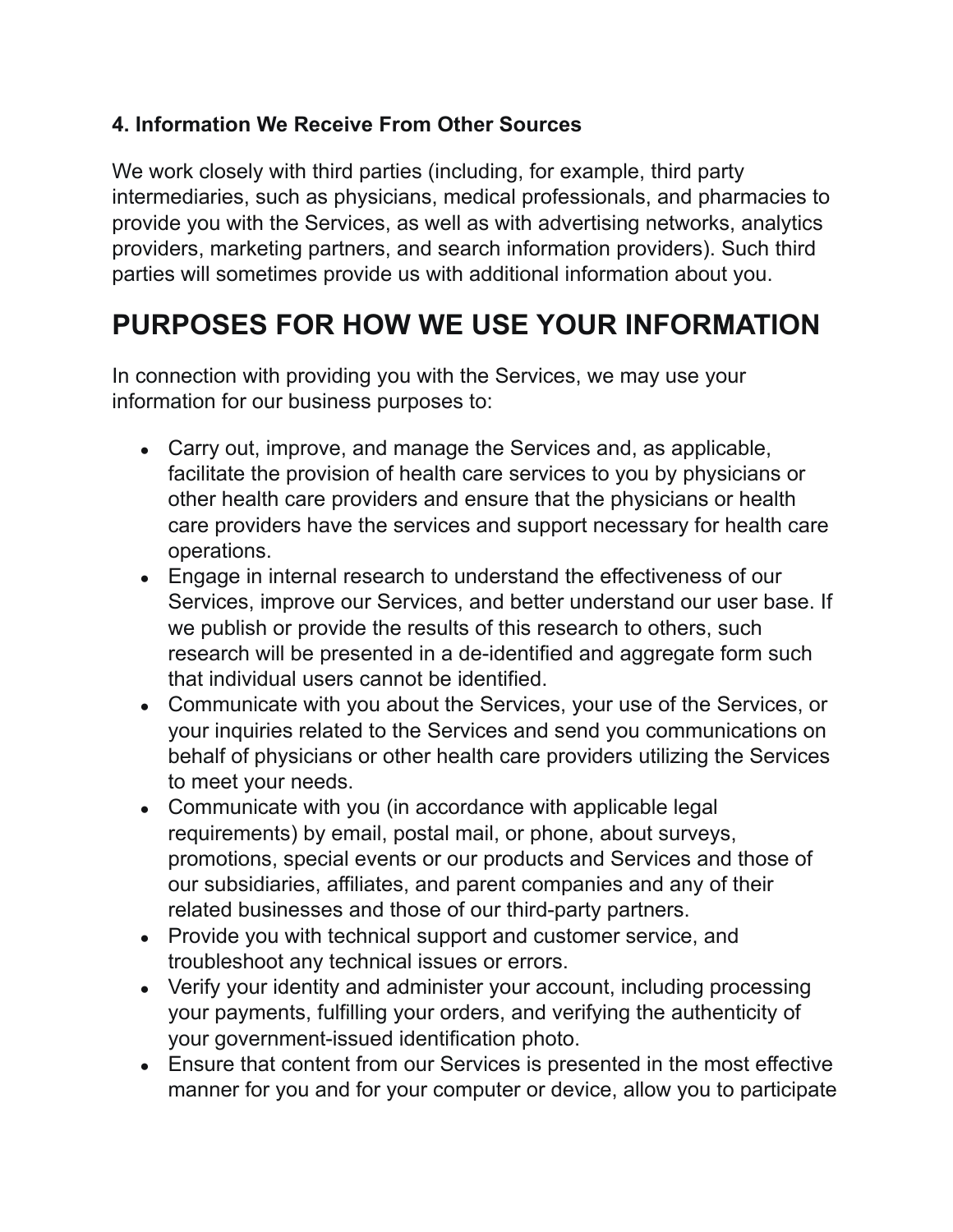in interactive features of our Services (when you choose to do so), and as part of our efforts to keep our Services safe and secure.

- Provide you with more relevant advertisements and personalized content, and measure or understand the effectiveness of advertising and content we serve to you and others, and to deliver and customize relevant advertising and content to you.
- Help us better understand your interests and needs, such as by engaging in analysis and research regarding use of the Services.
- Comply in good faith with any procedures, laws, and regulations which apply to us where it is necessary for our legitimate interests or the legitimate interests of others.
- Establish, exercise, or defend our legal rights where it is necessary for our legitimate interests or the legitimate interests of others, such as protecting against malicious, fraudulent, or illegal activity.

**Combined Information**. For the purposes discussed in this Privacy Policy, we may combine the information that we collect through the Services with information that we receive from other sources, both online and offline, and use and share such combined information in accordance with this Privacy Policy.

**Aggregate/De-Identified Data**. We may aggregate and/or de-identify any information collected through the Services so that such information can no longer be linked to you or your device ("Aggregate/De-Identified Information"). We may use Aggregate/De-Identified Information for any purpose, including for research and marketing purposes, and may also share such data with any third parties, including advertisers, promotional partners, and sponsors.

# **ONLINE ANALYTICS AND ADVERTISING**

#### **1. Online Analytics**

We may use third-party web analytics services (such as those of Google Analytics (including Google Signals, Google User-ID, and other Google Analytics features) and MixPanel) on our Services to collect and analyze usage information through cookies and similar tools; engage in auditing, research, or reporting; assist with fraud prevention; try to locate the same unique users across multiple browsers or devices to better tailor services and features; and provide certain features to you. If you have a Google account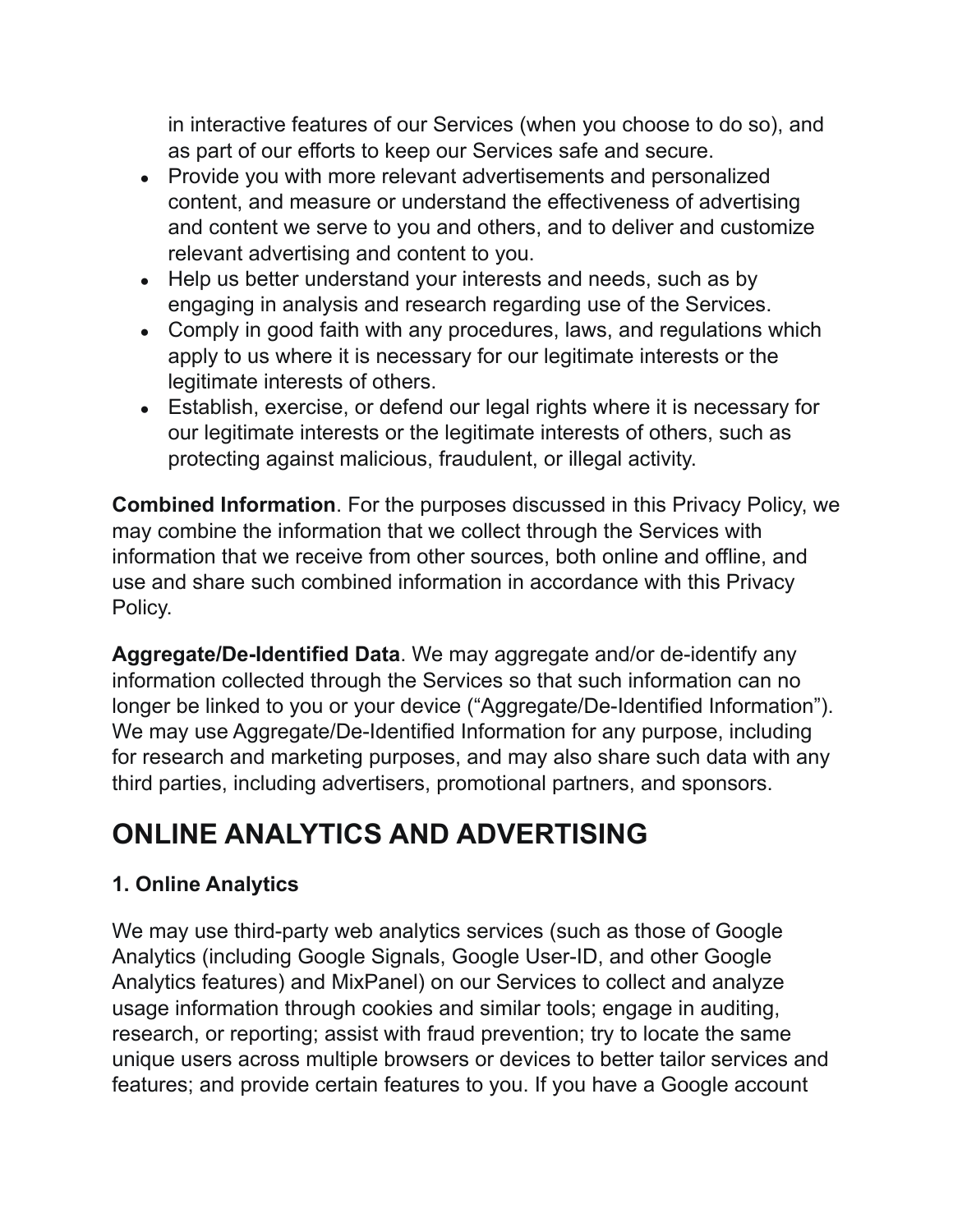with personalized advertising enabled, through Google Signals, Google will also be able to gather for us analytics and engagement information from across the various devices you use to access the Services. To prevent Google from using your information for analytics (including cross-device tracking for personalization purposes), you may install the Google Analytics Opt-out Browser Add-on by [clicking here.](https://tools.google.com/dlpage/gaoptout) And to opt out of Google Signals, please open your "Settings" app, locate and tap "Google," select "Ads," and turn ON "Opt out of Ads Personalization." You may also be able to disable cross-device tracking through your Android or Apple device-based settings.

If you receive email from us, we may use certain analytics tools, such as clear GIFs to capture data such as when you open our message or click on any links or banners our email contains. This data allows us to gauge the effectiveness of our communications and marketing campaigns.

#### **2. Online Advertising**

The Services may integrate third-party advertising technologies (e.g., ad networks and ad servers such as Facebook, Google Ad Words, TikTok, Criteo and others) that use cookies, pixels, and other technologies to deliver relevant content and advertising for Ro products on the Services, as well as on other websites you visit and other applications you use. The ads may be based on various factors such as the content of the page you are visiting, information you enter such as your searches, demographic data, and other information we collect from you. These ads may be based on your current activity or your activity over time and across other websites and online services.

We sometimes provide our customer information (such as email addresses) to service providers, who may "match" this information in de-identified form to cookies (or mobile ad identifiers) and other proprietary IDs, in order to provide you with more relevant ads when you visit other websites and mobile applications. If you began using the Services after October 14th, 2021, we may also share customer information such as your email address with third-party advertising networks that use such information to better target advertising to you regarding Ro products and services, as well as other products and services, as you browse the internet.

We neither have access to, nor does this Privacy Policy govern, the use of cookies or other tracking technologies that may be placed on your device you use to access the Services by non-affiliated third-party advertising network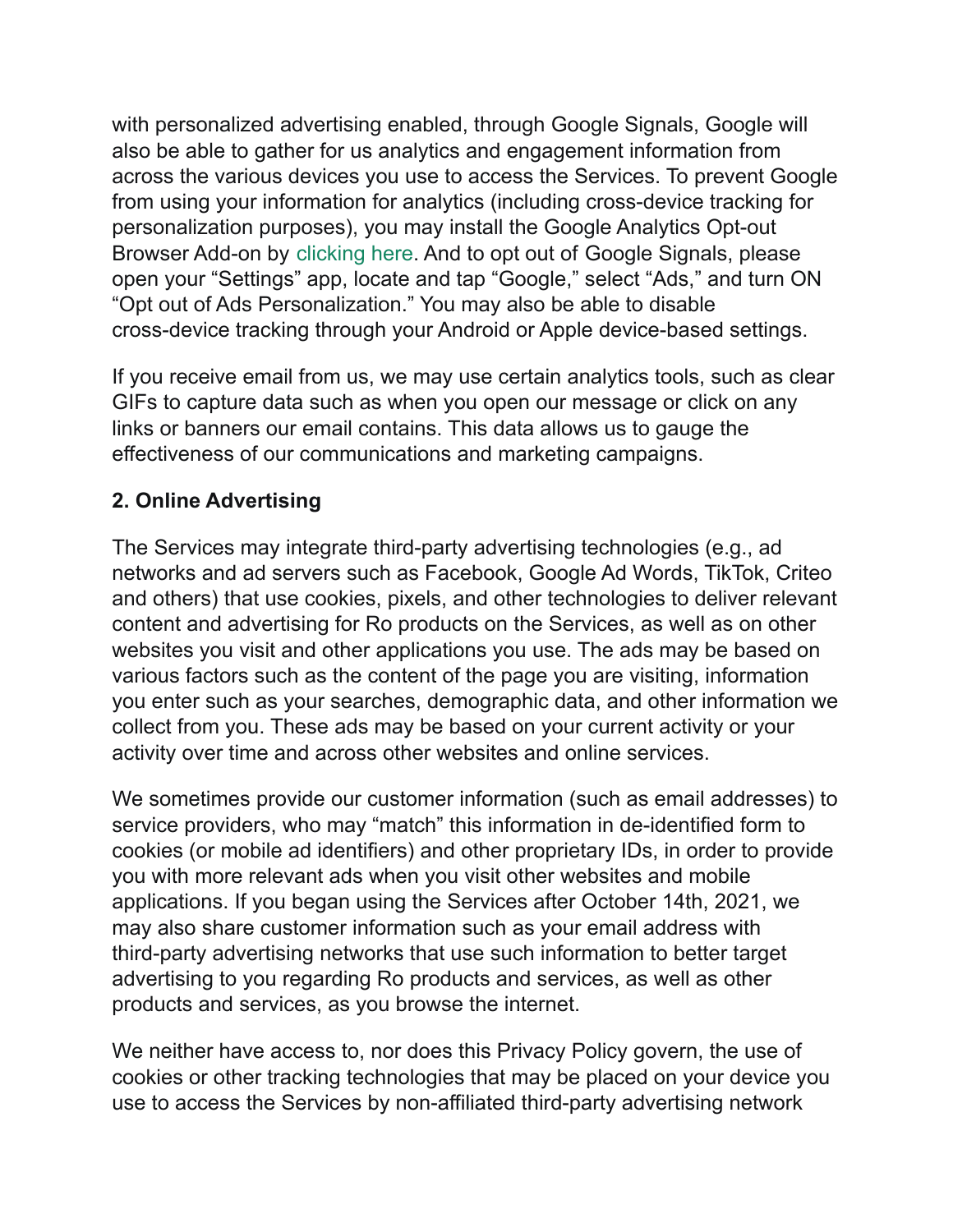services. If you are interested in more information about tailored browser advertising and how you can generally control cookies from being put on your computer to deliver tailored advertising, you may visit the [Network Advertising](http://optout.networkadvertising.org/#!/) [Initiative's Consumer Opt-Out link,](http://optout.networkadvertising.org/#!/) the Digital Advertising [Alliance's Consumer](http://optout.aboutads.info/#!/) [Opt-Out link](http://optout.aboutads.info/#!/), or [Your Online Choices](http://www.youronlinechoices.eu/) to opt-out of receiving tailored advertising from companies that participate in those programs. If you are interested in more information about Criteo's privacy practices or opting out of Criteo's advertising services, you may view their [Privacy](http://www.criteo.com/privacy/) Policy. To opt out of Google Analytics for display advertising or customize Google display network ads, visit the [Google Ads Settings page.](https://adssettings.google.com/authenticated) To update [your advertising](https://www.facebook.com/adpreferences/ad_settings/) [preferences with Facebook, click here.](https://www.facebook.com/adpreferences/ad_settings/) To update your [advertising preferences](https://support.tiktok.com/en/account-and-privacy/personalized-ads-and-data/personalization-and-data) [with TikTok, click here.](https://support.tiktok.com/en/account-and-privacy/personalized-ads-and-data/personalization-and-data) We do not control these opt-out links, whether these opt-out links change over time, or whether any particular company chooses to participate in the industry opt-out programs listed above. We are not responsible for any choices you make using these mechanisms or the continued availability or accuracy of these mechanisms.

Please note that if you exercise the opt out choices above, you will still see advertising when you use the Services, but it will not be tailored to you based on your online behavior over time.

#### **3. Mobile Advertising**

When using mobile applications from us or others, you may also receive tailored in-application advertisements. We may use third-party service providers to deliver advertisements on mobile applications or for mobile application analytics. Each operating system, iOS for Apple phones, Android for Android devices, and Windows for Microsoft devices provides its own instructions on how to prevent the delivery of tailored in-application advertisements. We do not control how the applicable platform operator allows you to control receiving personalized in-application advertisements; thus, you should contact the platform provider for further details on opting out of tailored in-application advertisements. You may review the support materials and/or the device settings for the respective operating systems to opt-out of tailored in-app advertisements.

#### **4. Notice Concerning Do Not Track**

Do Not Track ("DNT") is a privacy preference that users can set in certain web browsers. We are committed to providing you with meaningful choices about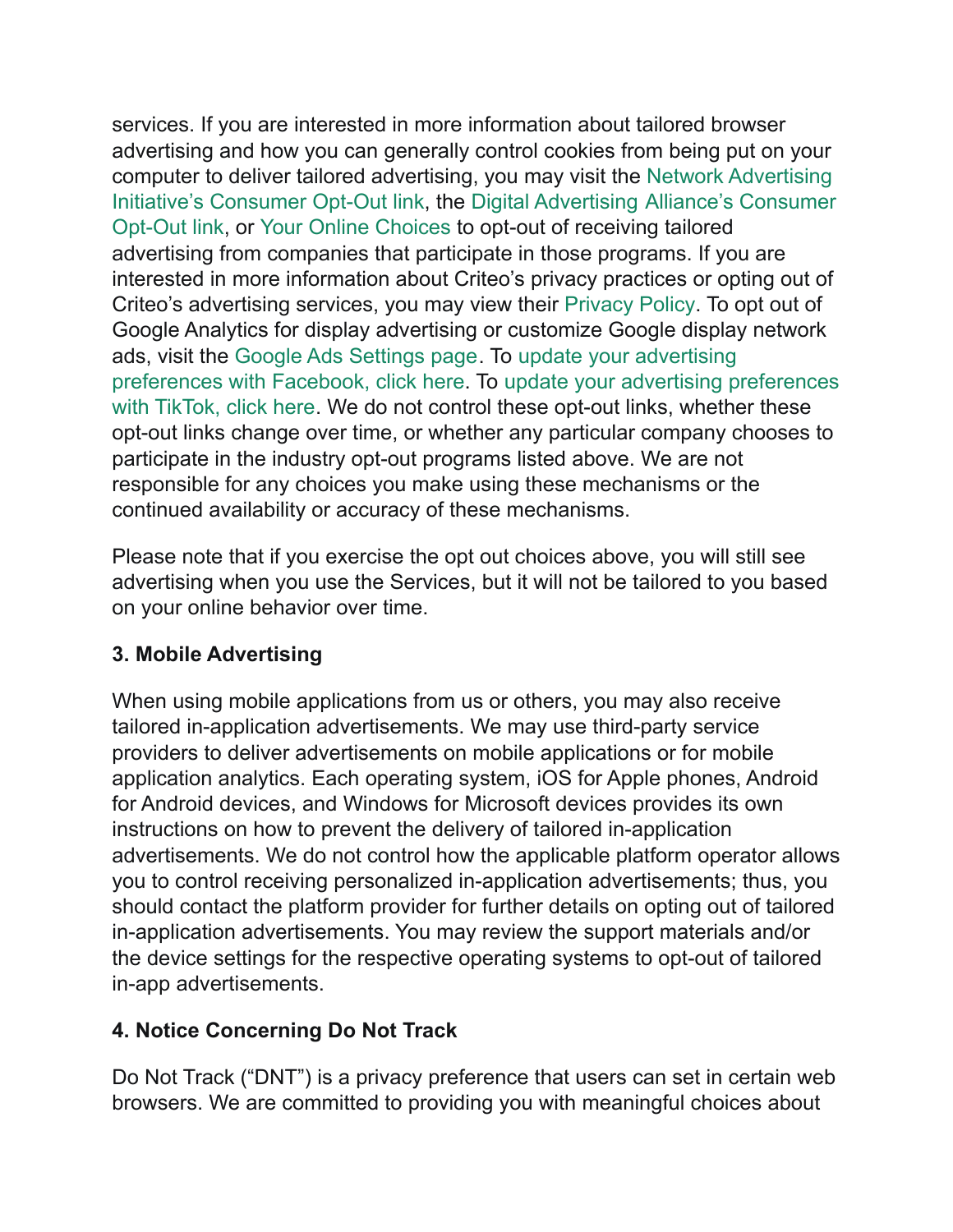the information collected on our Websites for third party purposes, and that is why we provide the variety of opt-out mechanisms listed above. However, we do not currently recognize or respond to browser-initiated DNT signals. To [learn more about Do Not Track, you can do so here](https://allaboutdnt.com/).

### **HOW WE SHARE AND DISCLOSE YOUR INFORMATION**

We may share your information for our business purposes in the following ways:

- **Affiliates and Subsidiaries**. We may share information we collect within any Ro member or group (i.e., our subsidiaries and affiliates, including our ultimate holding company and its subsidiaries) to deliver products and services to you, ensure a consistent level of service across our products and services, and enhance our products, services, and your customer experience.
- **Health Care Providers and Services**. We share your information with health care providers: (i) to schedule and fulfill appointments and provide health care services as part of the Services, (ii) to whom you send messages through our Services, and (iii) for other treatment, payment or health care operations purposes, including pharmacy services, upon your request.
- **Service Providers**. We provide access to or share your information with select third parties who use the information to perform services on our behalf. They provide a variety of services to us, including billing, content/service enhancements, sales, marketing, advertising, analytics, research, customer service, shipping and fulfillment, data storage, IT and security, fraud prevention, payment processing, and auditing, consulting, and legal services. These entities may also include health care organizations, pharmacies, and other third parties we use to support our business or in connection with the administration and support of the Services.
- **Advertising Networks**. Please see the "Online Advertising" section above for details about how we share information with advertising partners.
- **Joint Product/Marketing Partners**. These are entities that jointly offer or provide services or products with us. These entities collect and use data in accordance with their own terms and privacy policies.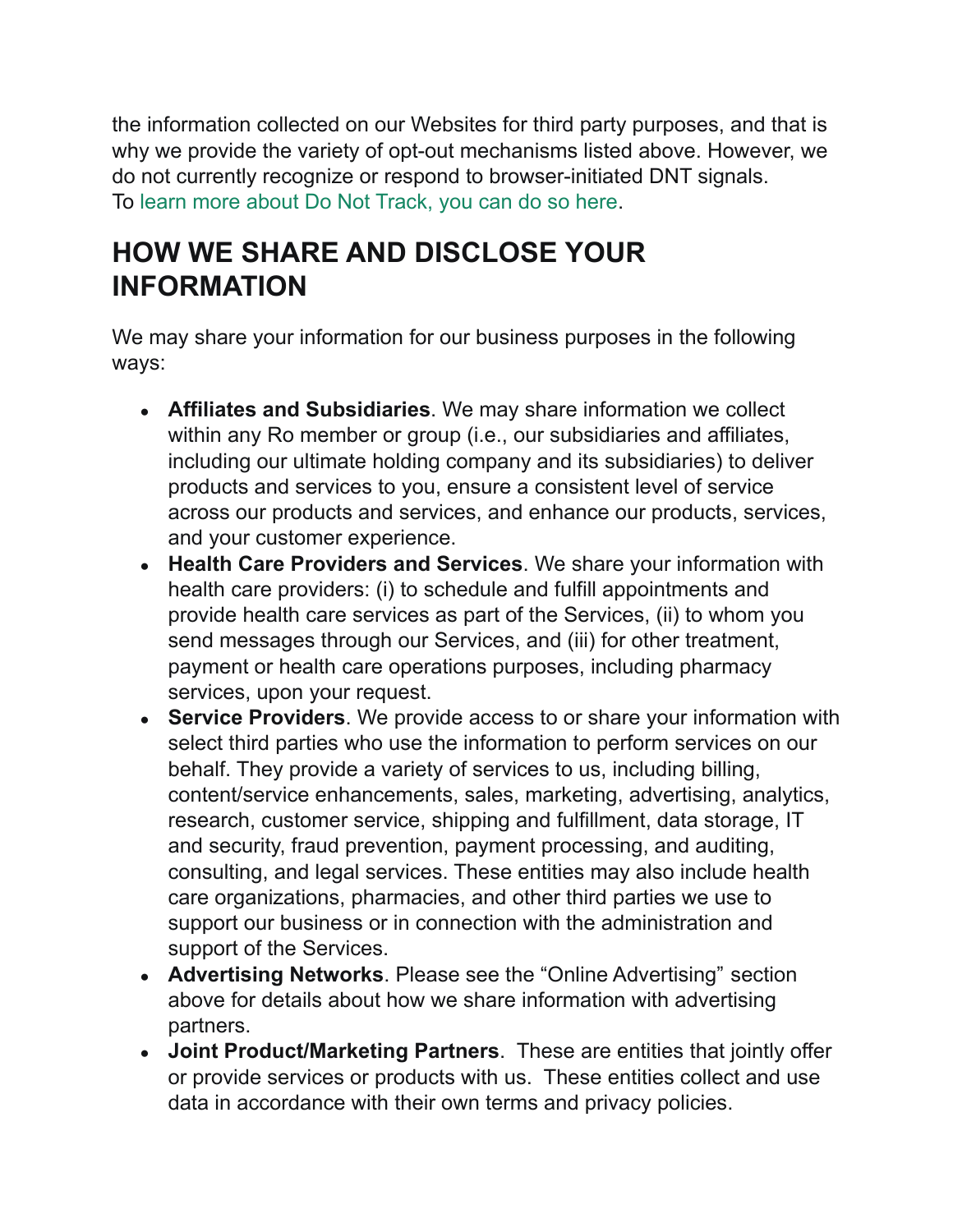- **Protection of Ro and Others**. By using the Services, you acknowledge and agree that we may access, retain and disclose the information we collect and maintain about you if required to do so by law or in a good faith belief that such access, retention or disclosure is reasonably necessary to: (a) comply with legal process (e.g. a subpoena or court order); (b) enforce our Terms of Use, this Privacy Policy, or other contracts with you, including investigation of potential violations thereof; (c) respond to claims that any content violates the rights of third parties; (d) respond to your requests for customer service; and/or (e) protect the rights, property or personal safety of Ro, its agents and affiliates, its users and/or the public. This includes exchanging information with other companies and organizations for fraud protection, and spam/malware prevention, and similar purposes.
- **Business Transfers**. As we continue to develop our business, we may buy, merge, or partner with other companies. In such transactions, (including in contemplation of such transactions) user information may be among the transferred assets. If a portion or all of our assets are sold or transferred to a third-party, customer information (including your email address) would likely be one of the transferred business assets. If such transfer is subject to additional mandatory restrictions under applicable laws, we will comply with such restrictions.
- **Public Forums/User Interactions**. Certain features of our Services make it possible for you to share comments publicly or with other users. Any information that you post publicly is not confidential, and we may use it for any purpose (including in testimonials or other marketing materials). For example, if you submit a product review on one of our Websites, we may display your review (along with the name provided, if any) on other Ro Websites and on third-party websites. Any information you post or share in these ways will be available to the users you shared it with and potentially the public at large, and may be accessible through third-party search engines. Accordingly, please take care when using these features. We are not responsible for how other users use the information about you that you share with them through the Services.
- Consent. We may also disclose your information in other ways you direct us to and when we have your consent.
- **Aggregate/De-Identified Information**. We reserve the right to create Aggregate/De-Identified Data from the information we collect through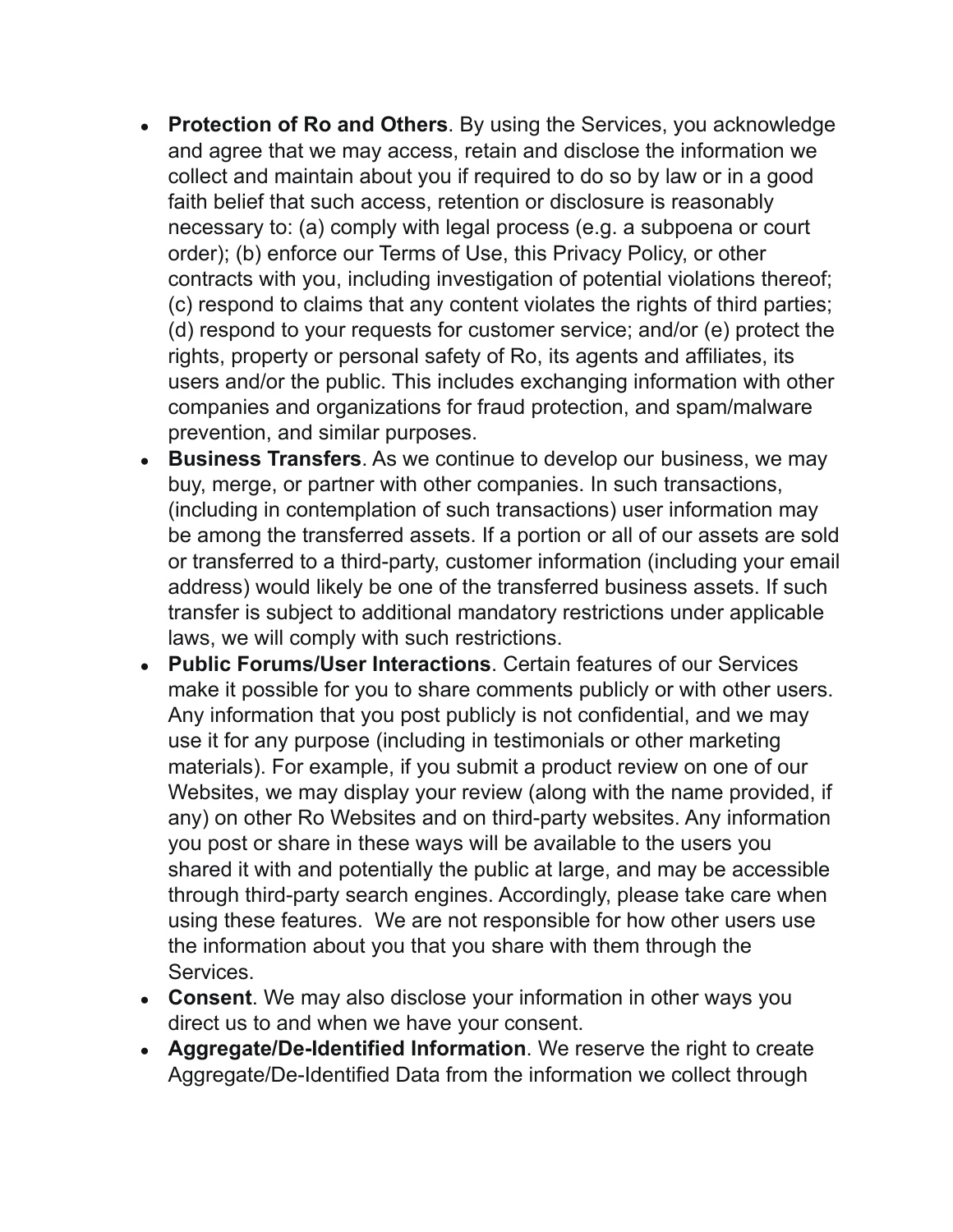the Services and our sharing of such Aggregate/De-Identified Data is in our discretion.

# **YOUR MARKETING CHOICES**

You may instruct us not to use your contact information to contact you by email, postal mail, or phone regarding products, services, promotions and special events that might appeal to your interests by contacting us using the information below. In commercial email messages, you can also opt out by following the instructions located at the bottom of such emails. Please note that, regardless of your request, we may still use and share certain information as permitted by this Privacy Policy or as required by applicable law. For example, you may not opt out of certain operational emails, such as those reflecting our relationship or transactions with you.

## **THIRD PARTY SERVICES AND NOTICE ABOUT HEALTH INFORMATION**

This Privacy Policy does not address, and we are not responsible for, the privacy, information, or other practices, including data privacy and security process and standards of any third parties, including physicians and other health care providers using the Services, the manufacturer of your mobile device and other IT hardware and software, and any other third-party mobile application, website, or service to which our Services may contain a link. These third parties may at times gather information from or about you. We have no control over the privacy practices of these third parties. The collection, use, and disclosure of your information will be subject to the privacy policies of the third-party websites or services, and not this Privacy Policy. We urge you to read the privacy and security policies of these third parties.

# **HOW WE PROTECT YOUR INFORMATION**

Ro takes a variety of technical and organizational security measures to protect your information against accidental or unlawful destruction or accidental loss, alteration, unauthorized disclosure or access. However, no method of transmission over the Internet, and no means of electronic or physical storage, is absolutely secure. As such, you acknowledge and accept that we cannot guarantee the security of your information transmitted to, through, or on our Services or via the Internet and that any such transmission is at your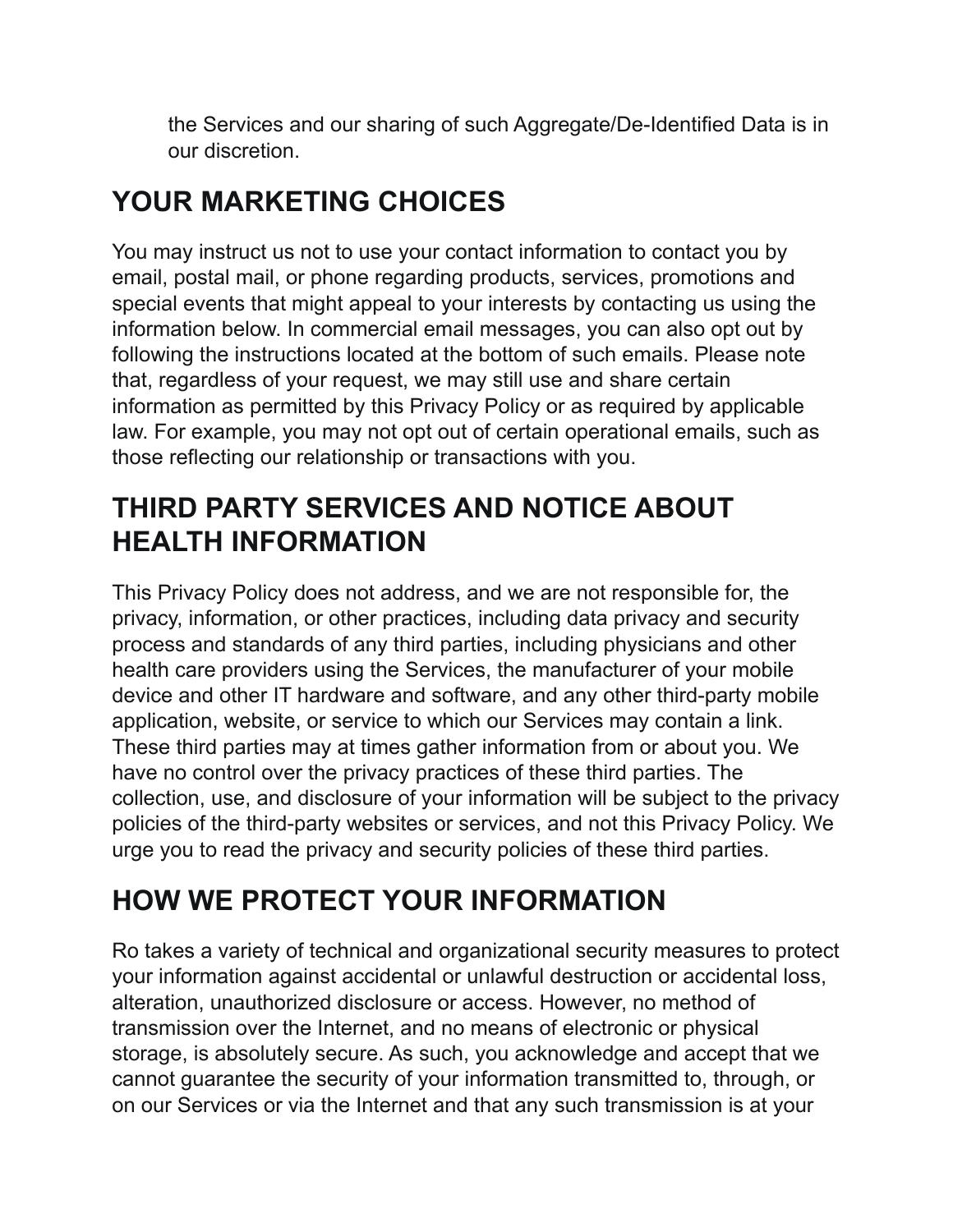own risk. Where we have given you (or where you have chosen) a password that enables you to access the Services, you are responsible for keeping this password confidential. We ask you not to share your password with anyone. The information you share in public areas may be viewed by any user of the Services.

### **PRIVACY INFORMATION FOR CALIFORNIA RESIDENTS**

If you are a California resident, California law requires us to provide you with some additional information regarding how we collect, use, and share your "personal information" (as defined in the California Consumer Privacy Act ("CCPA")).

**Categories of personal information we collect and disclose**. Throughout this Policy, we discuss in detail the specific pieces of personal information we collect from and about our users. Under the CCPA, we are also required to provide you with the "categories" of personal information we collect and the categories of third parties to which we disclose personal information. Please note that some of the information we collect through the Services (e.g., medical information), is subject to various health data privacy laws, and is therefore not subject to the CCPA. See the following chart to understand more about the categories of personal information we collect that are subject to the CCPA and the third parties to which we disclose it:

| <b>Category of Personal Information</b>                                                                                          | <b>Categories of Third Parties to Which</b><br>we Disclose                                                           |
|----------------------------------------------------------------------------------------------------------------------------------|----------------------------------------------------------------------------------------------------------------------|
| Identifiers and contact information (e.g., name,<br>address, email address, account names,<br>government-issued IDs and numbers) | Service providers; our affiliates; health<br>care providers and services; entities for<br>legal and fraud prevention |
| Commercial and transactional information (e.g.,<br>information about your purchases)                                             | Service providers; our affiliates; health<br>care providers and services; entities for<br>legal and fraud prevention |
| Financial information (e.g., credit card info<br>collected by our payment processors)                                            | Payment processors; service providers;<br>our affiliates; entities for legal and fraud<br>prevention                 |
| Internet or other network or device activity (e.g.,<br>IP address, browsing history, app usage)                                  | Service providers; our affiliates; entities<br>for legal and fraud prevention                                        |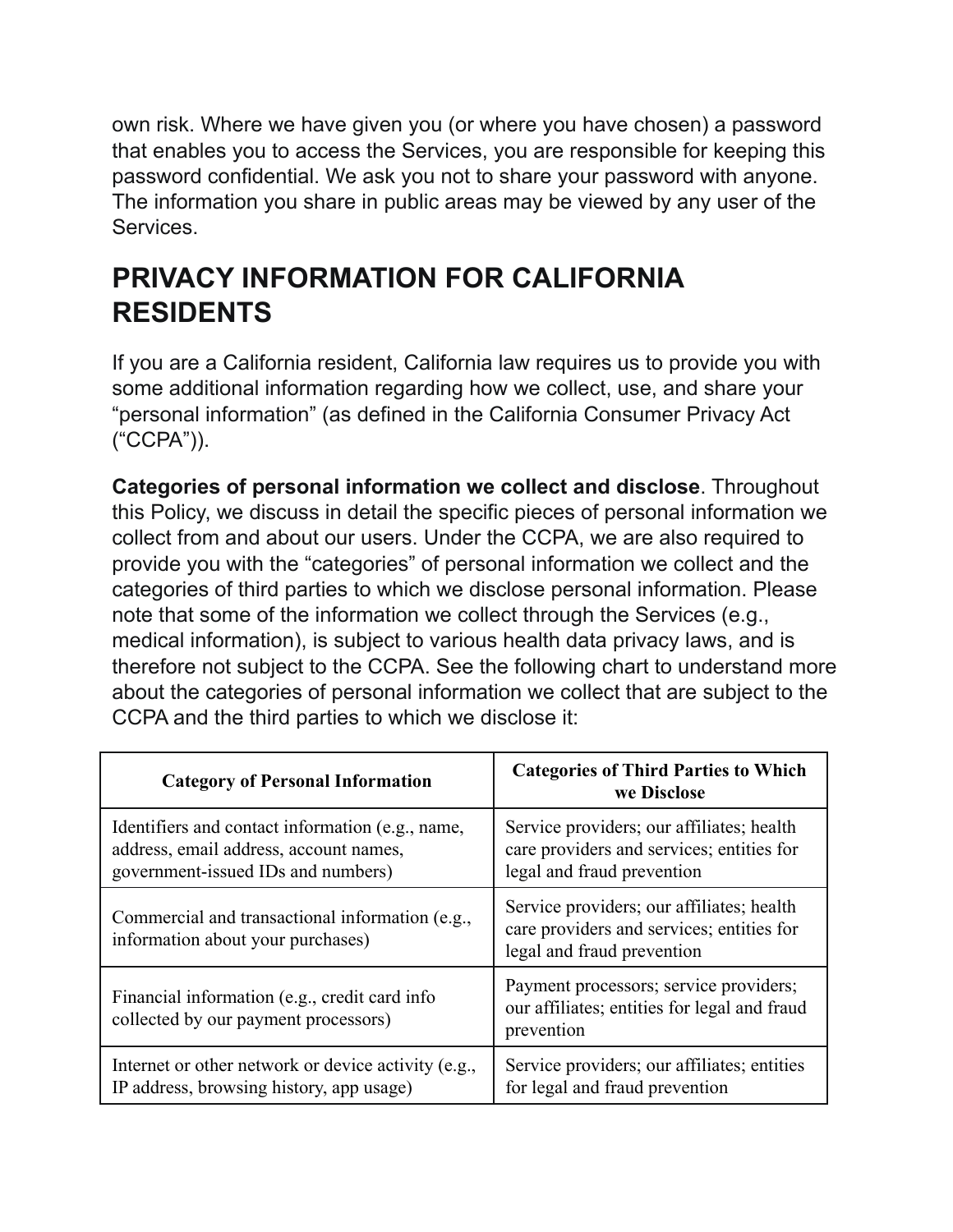| Geolocation information (e.g., general location                                                              | Service providers; our affiliates; entities                                   |
|--------------------------------------------------------------------------------------------------------------|-------------------------------------------------------------------------------|
| and precise location, with your permission)                                                                  | for legal and fraud prevention                                                |
| Demographic and statistical data (e.g., your<br>gender, interests based on products and services<br>you use) | Service providers; our affiliates; entities<br>for legal and fraud prevention |
| Physical characteristics (e.g., photos and videos<br>of you)                                                 | Service providers; our affiliates                                             |
| User-generated content (e.g., information you                                                                | Service providers; our affiliates; entities                                   |
| choose to post in our online forums)                                                                         | for legal and fraud prevention                                                |
| Customer service data (e.g., information you                                                                 | Service providers; our affiliates; health                                     |
| provide through a chat or call with Ro's Care                                                                | care providers and services; entities for                                     |
| Team)                                                                                                        | legal and fraud prevention                                                    |

The business purposes for which we use the personal information we collect are: manage, facilitate, and improve the Services; research, marketing, and analytics; communicate with users; technical support and customer service; security and fraud prevention; and legal compliance and defense. For more detailed information about how we use and share your personal information, please see the "Purposes for How We Use Your Information" and "How We Share and Disclose Your Information" sections of this Policy above.

#### **Your California Privacy Rights**

CCPA Rights Disclosure. If you are a California resident, the CCPA allows you to make certain requests about your personal information. Specifically, the CCPA allows you to request us to:

- Inform you about the categories of personal information we collect or disclose about you; the categories of sources of such information; the business or commercial purpose for collecting your personal information; and the categories of third parties with whom we share/disclose personal information.
- Provide access to and/or a copy of certain information we hold about you.
- Delete certain information we have about you.

The CCPA further provides you with the right to not be discriminated against (as provided for in applicable law) for exercising your rights.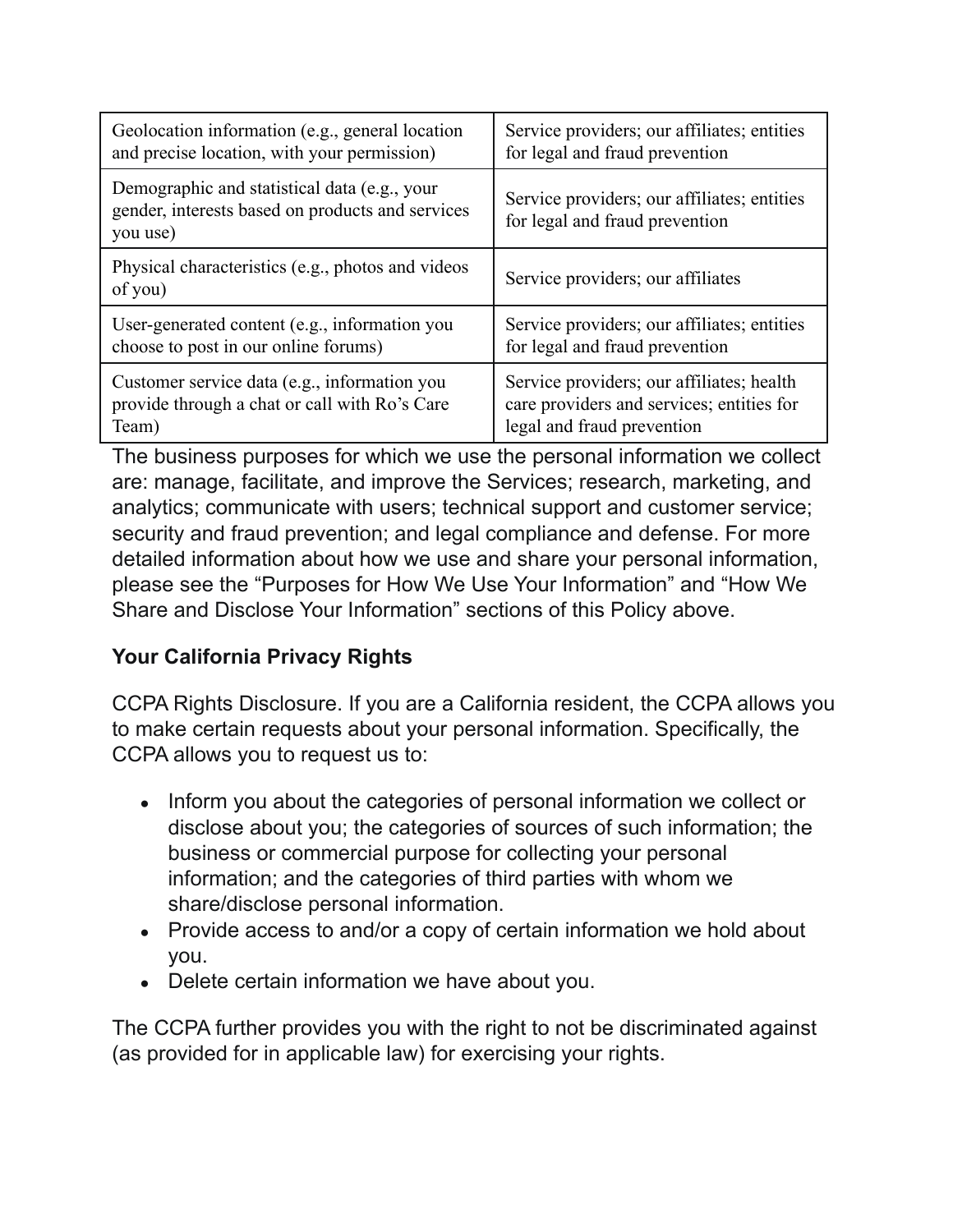Please note that certain information may be exempt from such requests under California law. For example, we need certain information in order to provide the Services to you. We also will take reasonable steps to verify your identity before responding to a request.

If you are a California resident and you would like to exercise any of your data rights under California law, please click here to [submit your request through](http://ro.co/ccpa) [our webform](http://ro.co/ccpa). Alternatively, you can email us at [california-privacy@ro.co.](mailto:california-privacy@ro.co) Please include your full name, email address and residential address associated with your use of our Services, along with the rights you would like to exercise, so that we can process your request in an efficient manner.

**Sale of Personal Information**. The CCPA requires companies that "sell" (as defined in the CCPA) your personal information to provide you with notice and an opportunity to opt out. If you began using the Services prior to October 14th, 2021, Ro has not sold (and will not sell) information collected prior to that date that identifies you such as your name, email address, phone number, or postal address. Like many companies with an internet presence, we do work with third parties that provide marketing and advertising services to us, including interest-based advertising services, and these third parties may place tags, pixels, cookies, beacons, and other similar tracking mechanisms on our Website and App and collect your online identifiers. Because of the CCPA's broad definitions of "sale" and "personal information," making certain online identifiers available to these companies so that they can provide marketing and advertising services to Ro may be considered a "sale" under the CCPA . To opt out of sharing your information with participating third parties for interest-based advertising, please visit the [Network Advertising](http://optout.networkadvertising.org/#!/) [Initiative's Consumer Opt-Out link,](http://optout.networkadvertising.org/#!/) the Digital Advertising [Alliance's Consumer](http://optout.aboutads.info/#!/) [Opt-Out link](http://optout.aboutads.info/#!/), or [Your Online Choices.](http://www.youronlinechoices.eu/) Please note that these opt-outs are device and browser based, so you will need to opt out on each of your devices and browsers. For more information, see the Online Analytics and Advertising Section above.

If you began using the Services after our Privacy Policy was updated on October 14th, 2021, as discussed above in the "Online Advertising" section, we may also share information such as your email address with third-party advertising networks that use such information to better target advertising to you regarding Ro products and services, as well as other products and services, as you browse the internet. This sharing may be considered a "sale"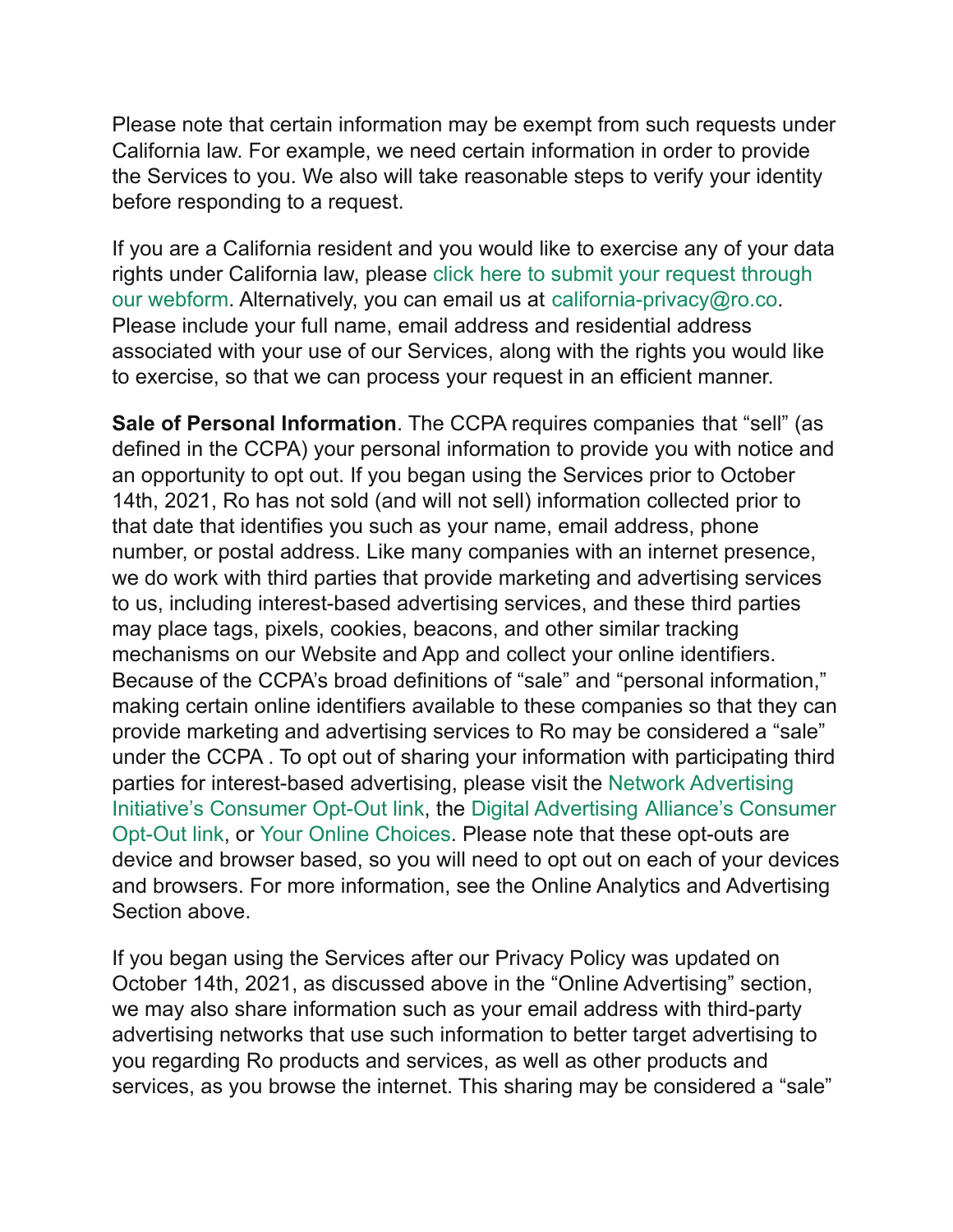under the CCPA. [To opt out of the sale of your information under the CCPA as](https://ro.co/do-not-sell) [a California resident, please click here](https://ro.co/do-not-sell).

**Shine the Light Disclosure**. The California "Shine the Light" law gives residents of California the right under certain circumstances to request information from us regarding the manner in which we share certain categories of personal information (as defined in the Shine the Light law) with third parties for their direct marketing purposes. We do not share your personal information with third parties for their own direct marketing purposes.

# **PRIVACY INFORMATION FOR NEVADA RESIDENTS**

Under Nevada law, certain Nevada consumers may opt out of the sale of "personally identifiable information" for monetary consideration (as such terms are defined under Nevada law) to a person for that person to license or sell such information to additional persons. We do not engage in such activity; however, if you are a Nevada resident who has purchased services from us, you may submit a request to opt out of any potential future sales under Nevada law by [nevada-privacy@ro.co.](mailto:nevada-privacy@ro.co) Please note we will take reasonable steps to verify your identity and the authenticity of the request. Once verified, we will maintain your request in the event our practices change.

### **RETENTION OF YOUR INFORMATION**

We keep your information for no longer than necessary for the purposes for which it is processed. The length of time for which we retain information depends on the purposes for which we collected and use it and/or as required to comply with applicable laws.

### **REVISIONS TO OUR PRIVACY POLICY**

We reserve the right to change this Privacy Policy at any time to reflect changes in the law, our data collection and use practices, the features of our Services, or advances in technology. We will make the revised Privacy Policy accessible through the Services, so you should review it periodically. The date this Privacy Policy was last revised is identified at the top of the document. You are responsible for periodically monitoring and reviewing any updates to the Privacy Policy. If we make a material change to the Privacy Policy, we will provide you with appropriate notice in accordance with legal requirements.